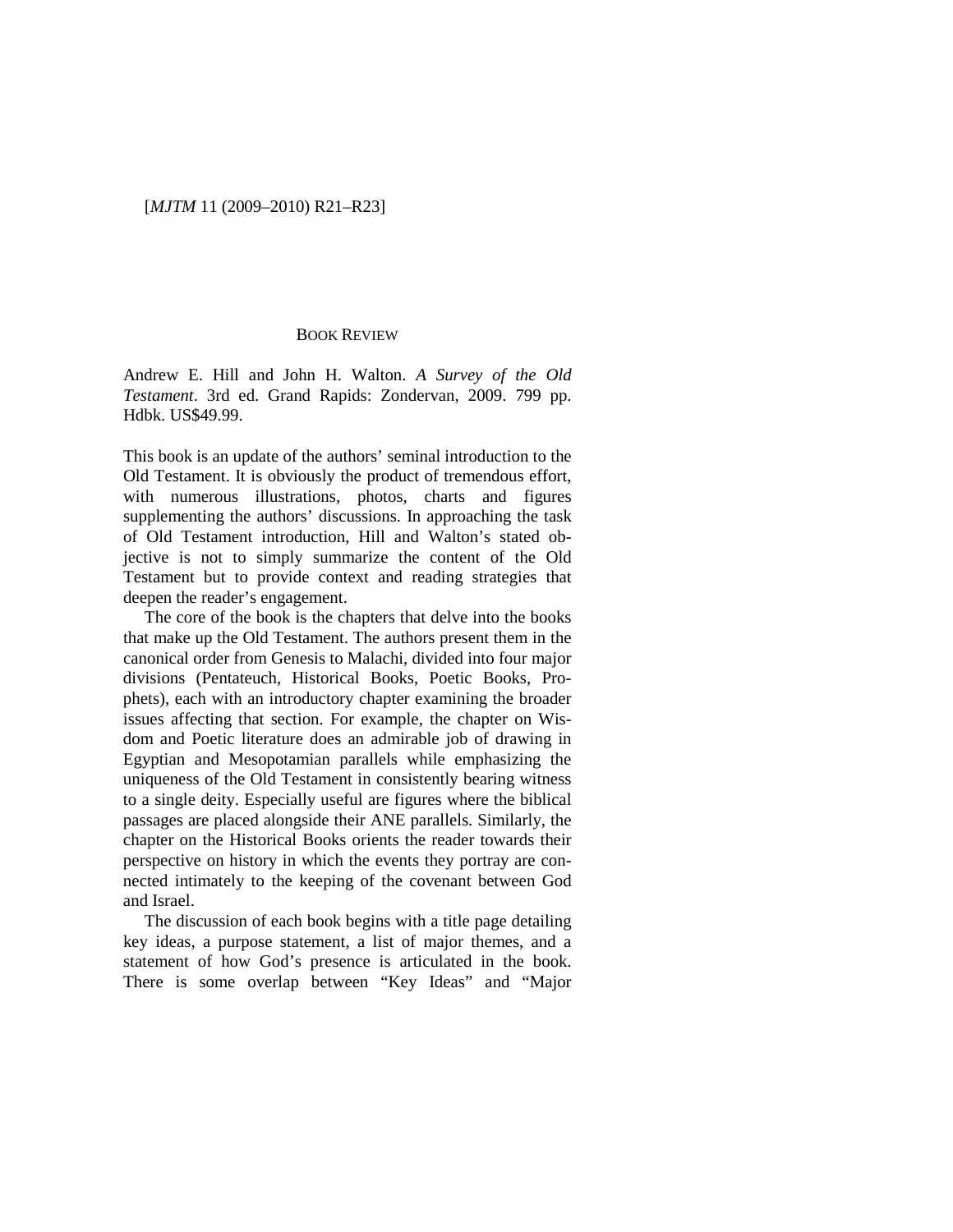## R22 *McMaster Journal of Theology and Ministry* 11

Themes," e.g., one of Deuteronomy's key ideas is "the importance of a central worship place," while one of its major themes is "Central Sanctuary," however, these title pages generally give the reader a good orientation to the discussion that follows. Then there is a book outline, followed by a consideration of authorship, providing a good summation of the different issues relating to authorship before usually adopting a conservative point of view, such as defending Mosaic influence in the Pentateuch and single authorship in Isaiah. Following this is a discussion of the "Background," which casts the book against its socio-historical backdrop, occasionally drawing from extra-biblical material to provide broader perspective.

Next each book's content is discussed. A section titled "Purpose and Message" provides a general orientation to the theological thrust of each book, articulating its understanding of God and his relationship with his covenant community. "Structure and Organization" divides each book into its constituent elements, discussing how they relate to the book's purpose. "Major Themes" is an expansion of the list of themes from the title page, describing their importance in the book. These chapters end with a series of usually thought-provoking discussion questions that could be useful in the classroom, and a partially annotated bibliography for further reading.

At the beginning and end of this book are chapters devoted to issues affecting Old Testament interpretation generally. Chapters entitled "Approaching the Old Testament," and the "Geography of the Old Testament" precede the discussion of Genesis. These chapters situate the Old Testament in its ANE context. Vivid satellite imagery and maps help to orient the reader spatially to Israel and its location in the ancient world. The "Approaching the Old Testament" chapter has a useful discussion of Hill and Walton's concept of authority, arguing that if the Old Testament is God's self-revelation, interpretive authority cannot rest solely on the reader; instead there is truth to which it bears witness. This is useful in establishing immediately that they view it as possible to use the Old Testament as a reliable vehicle to peer at "the world behind the text," and to argue that it is possible to determine authorial intention, both human and divine.